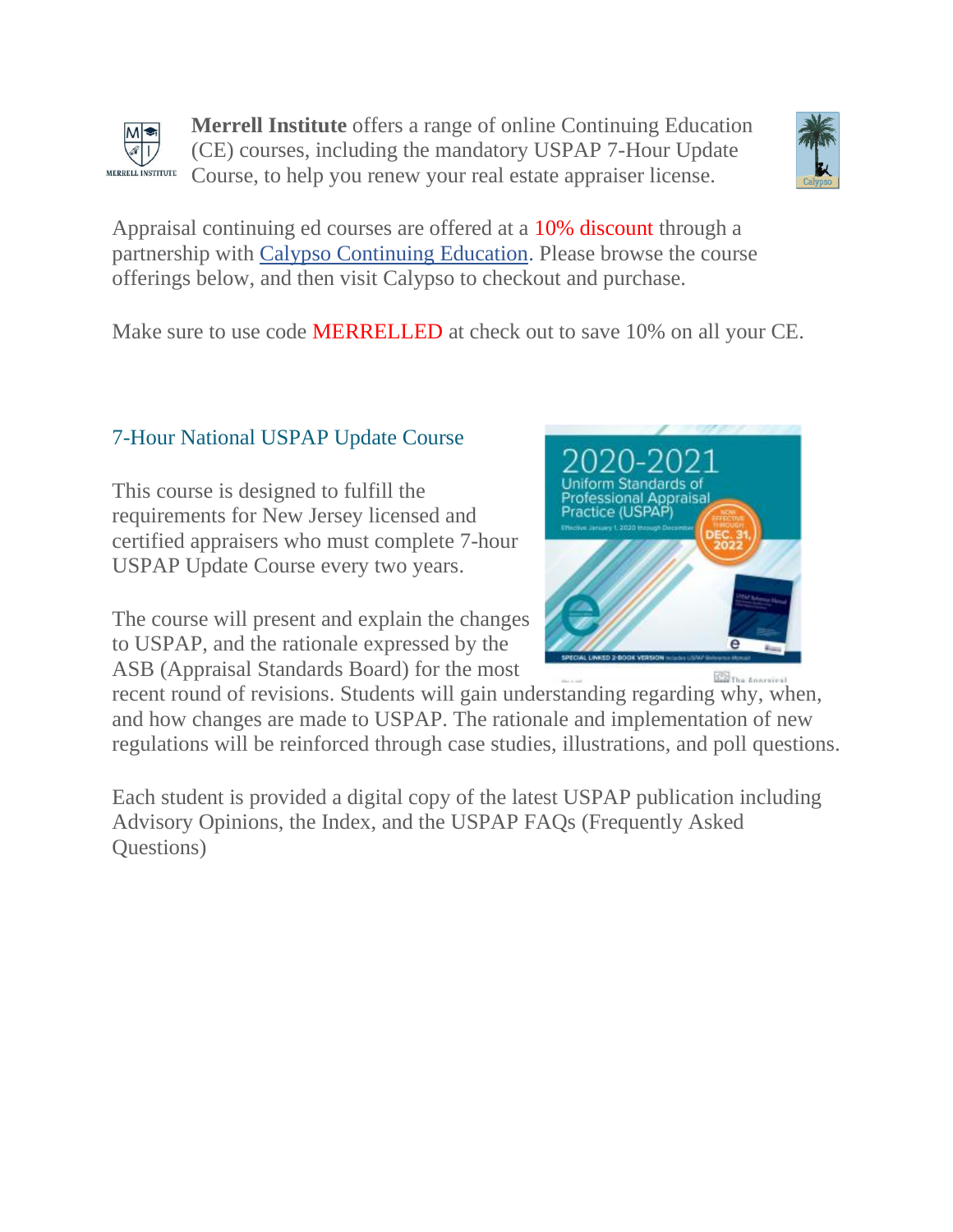### Appraising Energy Efficient Residential Properties (8 hours)



This course provides practitioners with a step-bystep, bulletproof methodology for appraising energy efficient homes, including proprietary forms and terminology that can be integrated into New Jersey appraisal reports.

We share valuable phrases that will help clearly identify the limitations of the appraiser's observations; reduce liability for all parties, while providing the tools to accurately value energyefficient homes. This course is designed to provide

appraisers with ability to complete appraisals that will be acceptable to the secondary mortgage market in New Jersey, even when comps do not exist.

### A Brief Historic Stroll through America's Architecture for Appraisers (7 hours)



This New Jersey appraisal course takes the appraiser on a journey from the Capes constructed on the shores of Plymouth Rock to the energy-efficient Smart houses of the 21st century. Common construction details for each period will be discussed and demonstrated with numerous graphics and video.

The object of the course is to provide today's appraiser with an observation matrix they can employ to identify architectural styles when completing New Jersey appraisal assignments.

This course is relevant for both residential and commercial appraisers and provides examples of both types of properties. Fannie Mae UAD (Uniform Appraisal Data Set) reporting changes requirements identified the need to correctly identify architectural styles.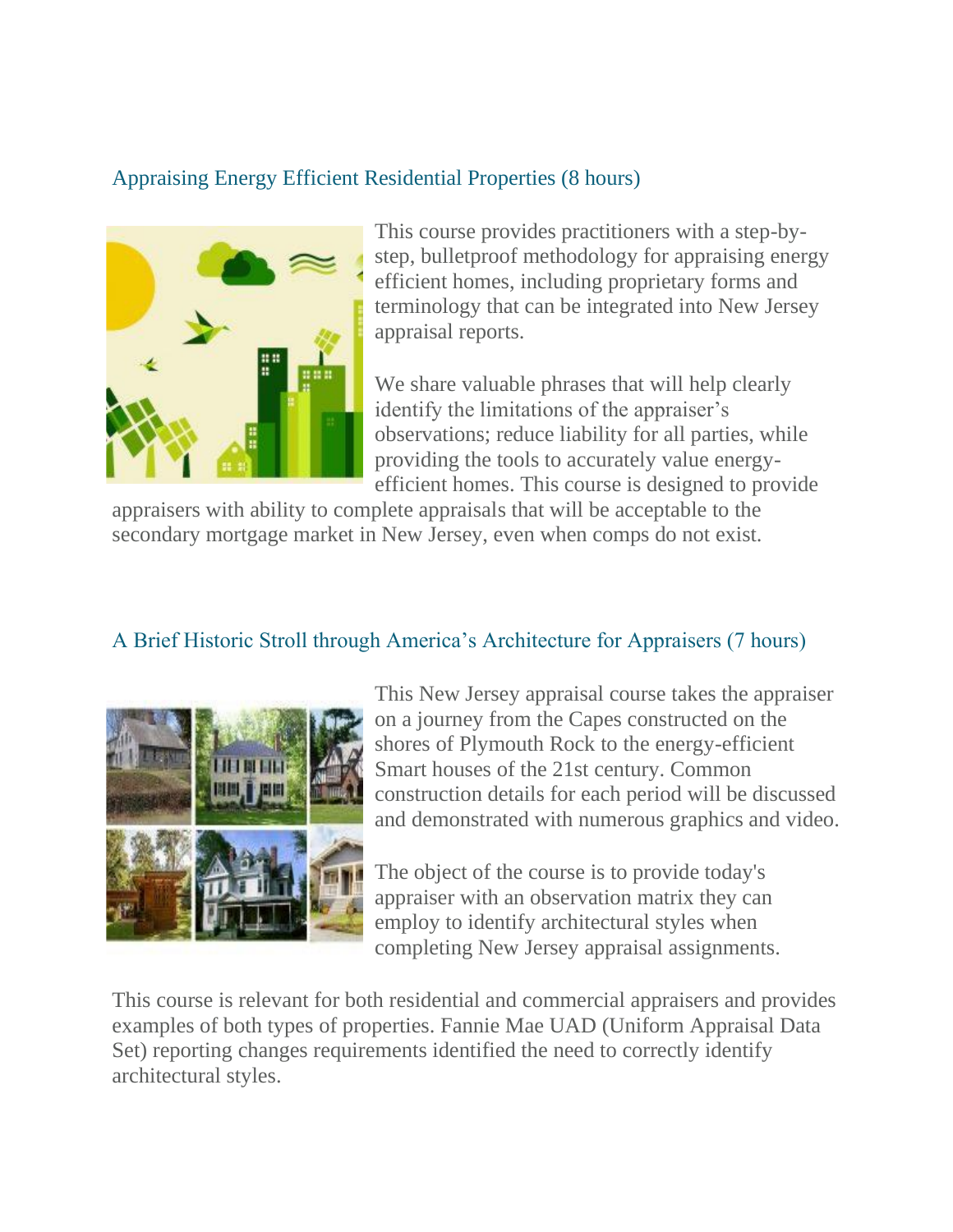#### Environmental Hazards Impact on Value (7 hours)



This New Jersey appraisal CE course evaluates and describes environmental hazards impact on value and reviews the regulatory implication appraisers are faced with. Environmental hazards can have a negative impact on value, but can the impact be calculated using cost to cure methods or is there diminution from stigma?

We will review several of the most common

environmental hazards and how they impact both residential and commercial property values. The course explores appraiser environmental due diligence reporting; as established by USPAP, HUD and Secondary Mortgage Market.

Our instructor shares his courtroom proven methodology for calculating diminution created from stigma. This seminar relevant for both residential and commercial



#### FHA Site Inspection for New Jersey Appraisers (7 hours)

This course provides practitioners with a step-bystep, bulletproof methodology for conducting FHA or conventional residential appraisal site inspections.

It includes proprietary forms and terminology that can be integrated into New Jersey appraisal reports. We share valuable phrases that will help clearly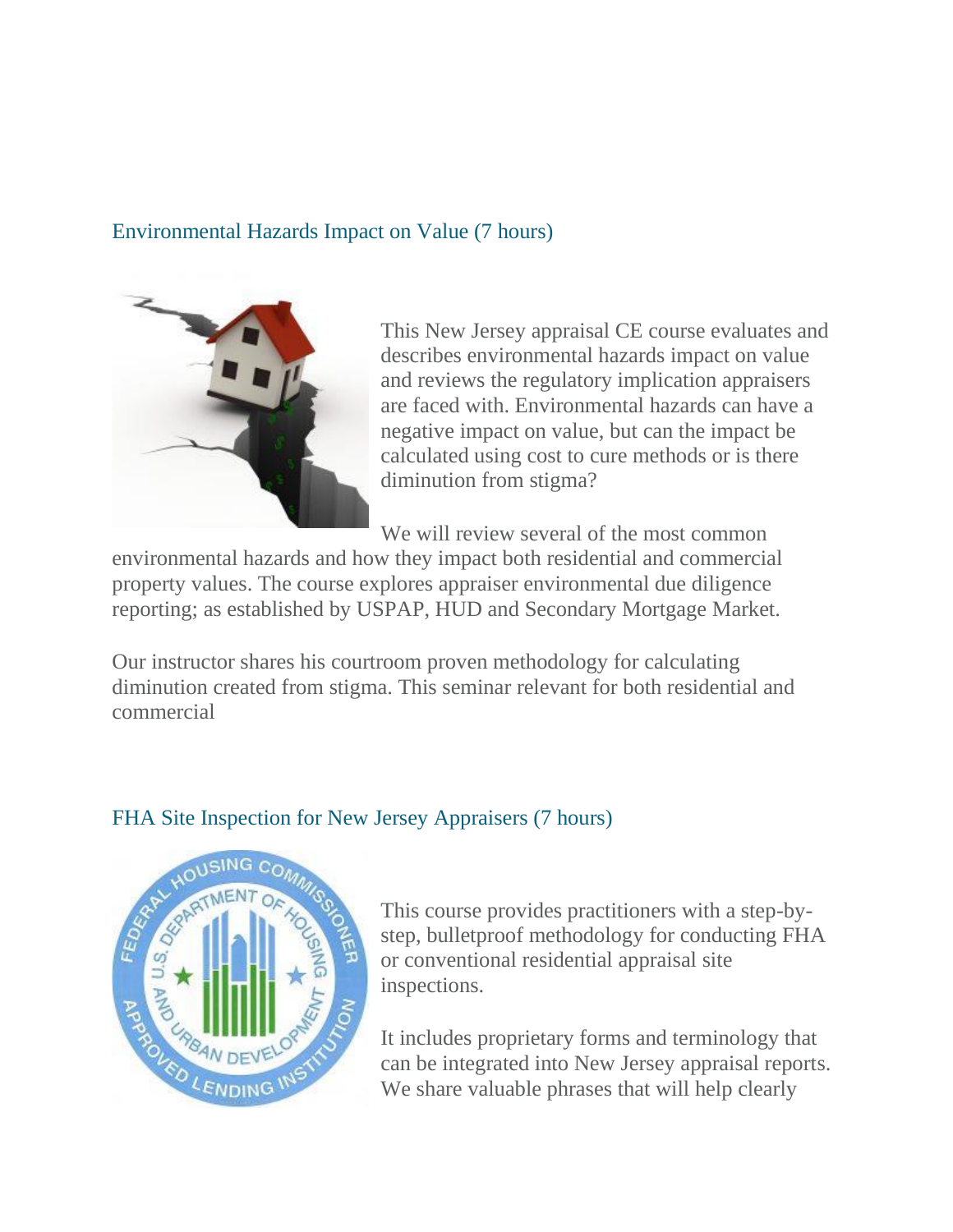identify the limitations of appraiser's observations; reduce liability for all parties, while they accurately portray the conditions at the subject property.

### Mold a Growing Concern (3-3.5 hours)

The object of the seminar is to provide New Jersey appraisers with an observation matrix they can employ to identify the characteristics exhibited by mold growth or conditions that can support mold growth. This course is relevant for both New Jersey residential and commercial appraisers and provides examples of both types of properties.



Learning about mold will help appraisers avoid liability, meet their regulatory responsibilities, and protect the unintended and user from unhealthy conditions. The course also includes a downloadable PDF document that will supply the students with a tremendous resource going forward.

#### Victorian Era Architecture for New Jersey Real Estate Professionals (3-3.5 hours)



This enjoyable New Jersey appraisal continuing education course informs the student with the help of graphics and video. We will take the appraiser on a journey through the Victorian Era of architecture.

The object of the course is to provide appraisers with an observation matrix they can employ to identify Victorian architectural styles when

completing appraisal assignments. This course is relevant for both residential and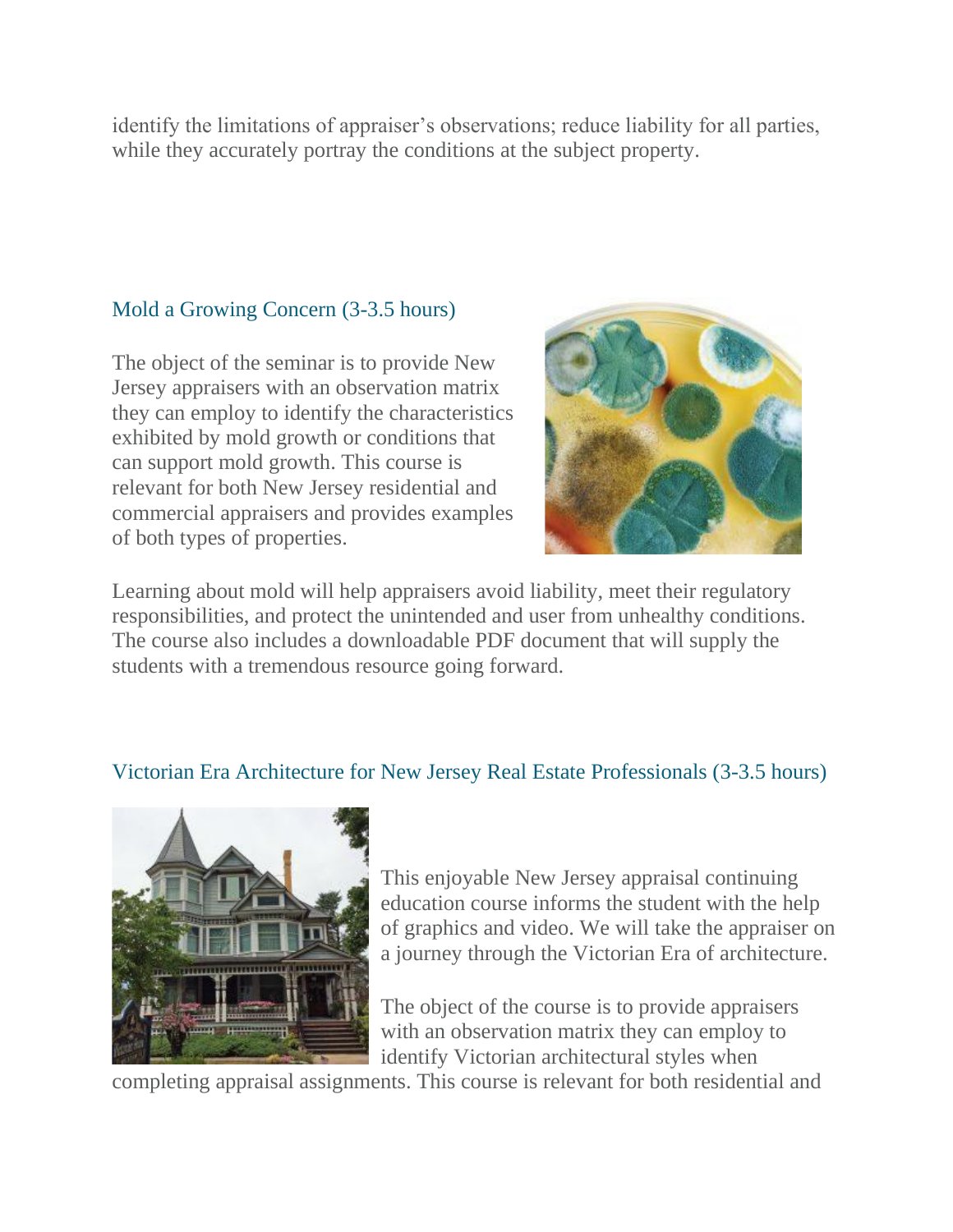commercial New Jersey appraisers and provides examples of both types of properties.

## Construction Details: From Concept to Completion (7 hours)

*For both residential and commercial appraisers*



This course helps real estate appraisers understand what they're looking at. The course begins with a basic primer on reading  $\epsilon$  building plans. Using professionally produced video footage and rich graphics, we bring you from footings to the finishing details, with clear descriptions of everything in between.

After completion of this course the professional will have gained a clear

understanding of what to expect from each phase of construction and be able to reconcile the build with plans used for the original appraisal.

Our instructor shares his vast knowledge and experience in the architectural and construction industry focused through the lens of his appraisal background. This course is loaded with graphics, documents and video representing seven hours of real estate appraiser continuing education. This course is relevant for both residential and commercial appraisers.

Topics include site preparation and grading, foundations, forms, and piers, reading blueprints, windows and doors, various finishes, systems, roofing materials and more.

The course explores appraiser due diligence reporting; as established by USPAP, HUD and Secondary Mortgage Market. It also includes the ANSI methodology for measuring the house to ensure that the final structure is consistent in size with subject property that was originally proposed.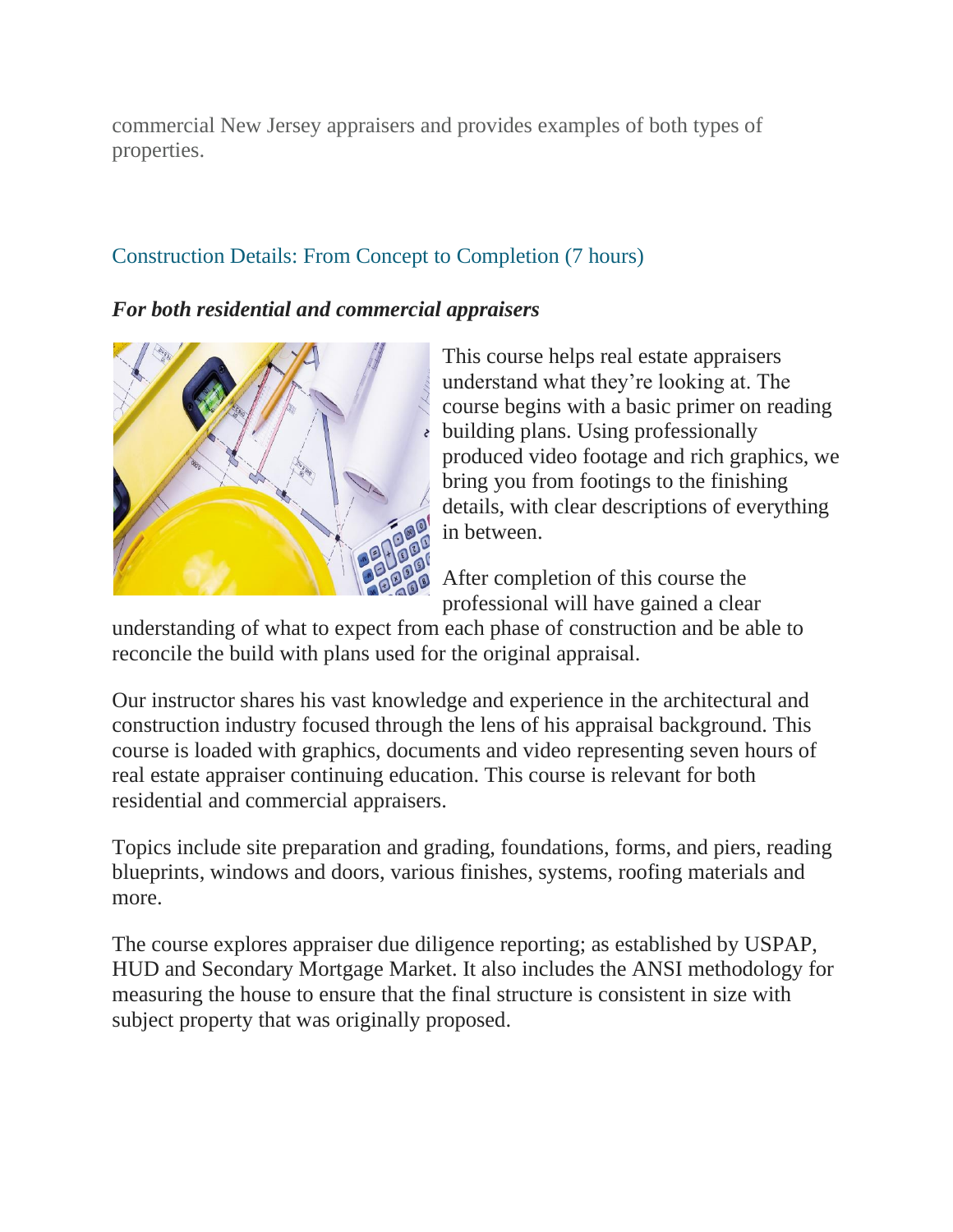#### Cost Approach and Land Valuation (7 hours)



The primary focus of this course is how to extract the land value when performing the cost approach. There are two primary issues that we cannot stress enough.

1. Comparable sales are always your go-to method when there is enough data.

2. Geographic competency is like institutional knowledge is no replacement for.

With these two core themes in mind and USPAP as

our guide, this course will provide you with an easy-to-understand refresher of what you once knew.

### New Jersey Laws and Regulations for Appraisers (2 hours)

The NJ Laws and Regulations course is designed to assist professional real estate appraisers in the state of New Jersey in understanding the state laws and regulations in order to perform in a more professional and legal manner. This

course fulfills the mandatory two-hour New Jersey law requirement for appraiser continuing education.

The course provides a national and historic perspective specific to regulatory programs. It covers the basic functions of the ASC, the Real Estate Appraisers Act, FIRREA, Dodd-Frank and other legislation related to appraisal law. We discuss the establishment of the New Jersey Board of Real Estate Appraisers and its functions and roles.



The Uniform Enforcement Act and the Licensee Duty to Cooperate, apply to a number of professions in New Jersey, including real estate appraisal. The Real Estate Appraiser Law and the Real Estate Appraiser Regulations are germane to only appraisers.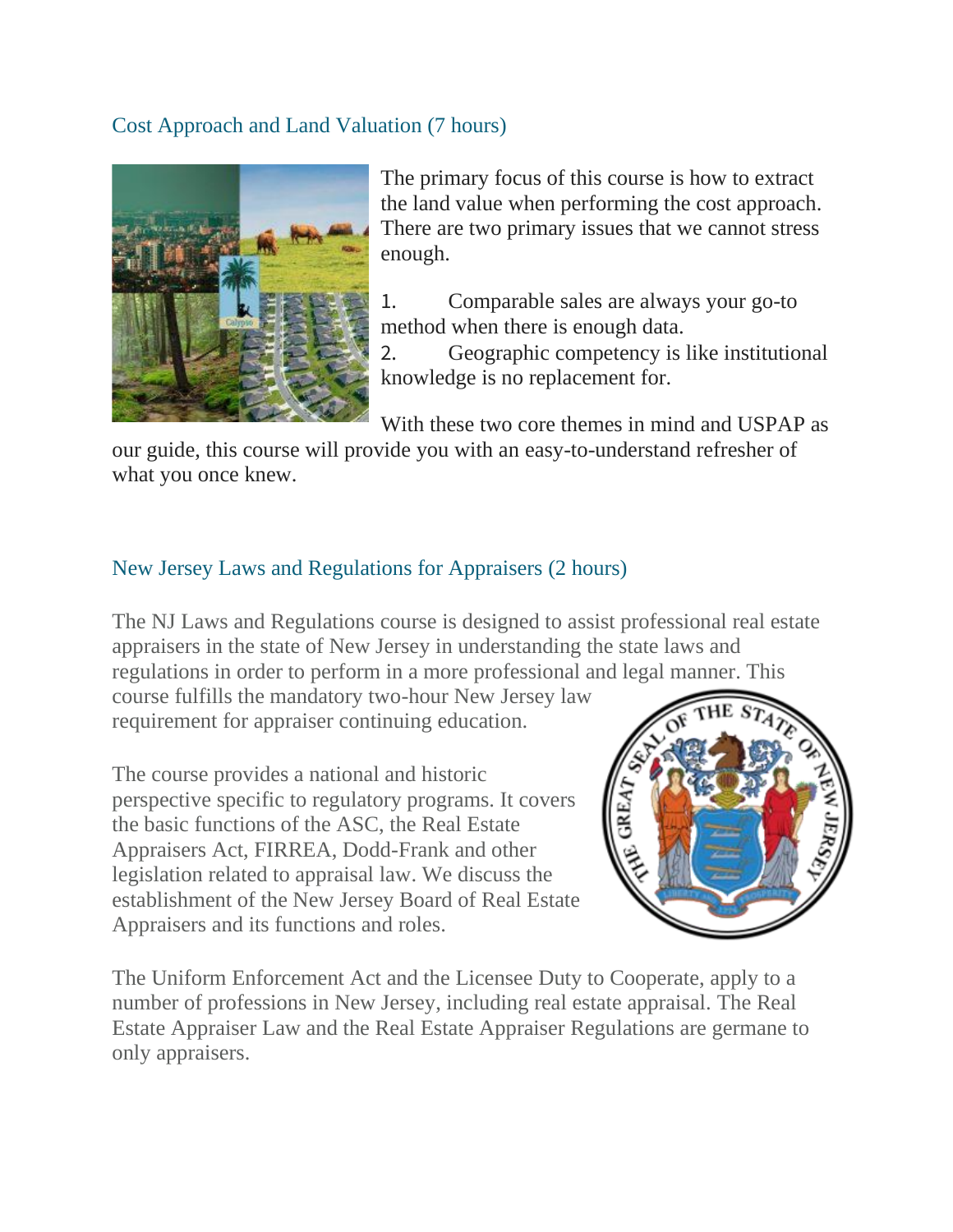This course also reviews New Jersey licensing and certification type, scope of practice and regulations related to supervisors and trainees.

This is a Connecticut specific state course and is only approved in Connecticut for educational credit.

The Connecticut State Department of Consumer Protection and the CT Real Estate Commission Laws establish broad and general requirements regarding Appraiser Licensing and Certification, classifications, powers and duties of the Commission, and possible disciplinary sanctions.

Connecticut Appraisal Law Update with Supervisory/Provisional Appraiser Education (4 hours)



These laws were not created in a vacuum, this course begins with a brief history of the federal laws that act as enabling statutes, empowering, encouraging, and in most cases requiring states to develop regulatory bodies that perform in accordance with the federal law's mandate.

Any real estate appraiser, interested in knowing why they are required to perform in a certain manner, will find this course extremely interesting because it connects the dots between the state and federal laws, regulations, committees, and boards. They will also gain an understanding of the acronyms for these regulatory bodies.